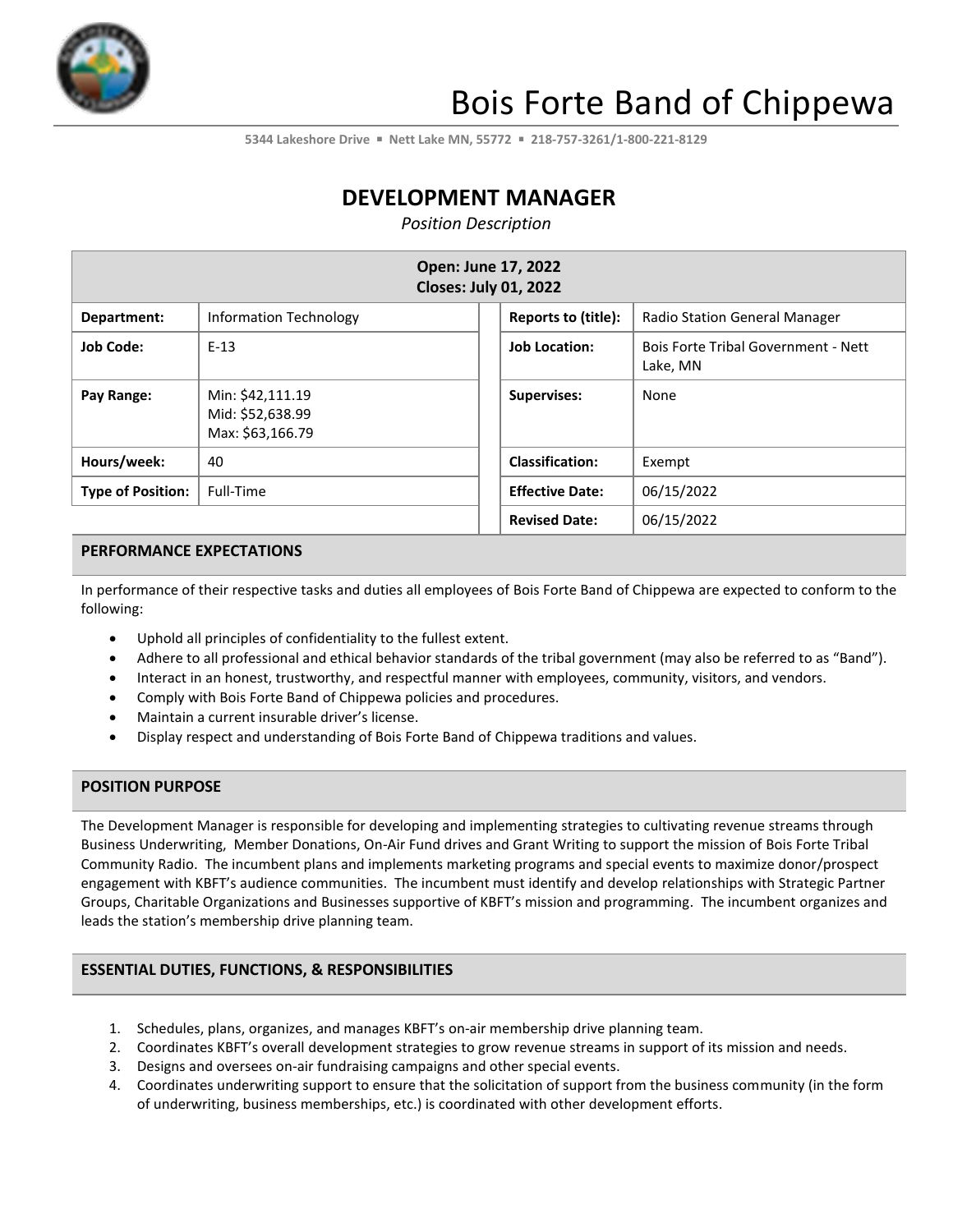### *Position Description*

- 5. Coordinates the promotion of KBFT events with Digital Communications Coordinator through the use of on-air announcements, writing and releasing press releases, designing poster signage and other media channel postings necessary to ensure that the public is aware of an upcoming event.
- 6. Obtains premiums and promotional giveaway items to support on-air fundraising efforts and coordinates delivery to the recipients.
- 7. Develops and implements strategies to build audience, membership, public image, and community relations. This will include participation in community outreach presentations, community events, program guide, web page development and social media integration.
- 8. Designs methods for measuring success for all marketing activities and events, observing both qualitatively and quantitatively opportunities for comparative data against anticipated goals. Makes recommendations on improvements for future planning.
- 9. Leads and coordinates sales activity; develops and maintains relationships with existing and potential underwriters, sponsors and donors; recruits, services, and maximizes the potential of existing accounts.
- 10. Creates and maintains a supply of up-to-date sales collateral for promotional/sales/point of sale use.
- 11. Creates underwriting offers/opportunities for station events, calendar events, live broadcasts, and special programming projects; oversees collections and ensures that station's credit policies are enforced; implements appropriate pricing based on market research.
- 12. Recommends strategies to ensure that sales targets are met.
- 13. Negotiates arrangements with local businesses, tribal programs, and individuals to secure traded or donated goods, services for use as prizes during on-air fund drives or promotional event records value appropriately and maintains a yearly account for all in-kind goods and services.
- 14. Proposes annual underwriting goals and budget in coordination with General Manager.
- 15. Collaborates with management and drive planning team to conceptualize drive themes and identify community partners; identifies and recruits community representatives to pitch during on-air drives.
- 16. Researches and writes grant applications in collaboration with the General Manager.
- 17. Designs and works with the General Manager to implement large gift and other programs to encourage larger, personal, foundation, or corporate gifts, capital campaigns and endowments.
- 18. Research, implement, manage and evaluate donor management, development and fundraising initiatives, including underwriting efforts, on-air pledge drives, direct mail communications, major donor support, online donor drives and capital campaigns.
- 19. Develop, solicit, secure, manage and evaluate business relationships for the radio station to exceed fundraising, membership, and underwriting goals.
- 20. Ensures accuracy in data entry for station underwriting messages, schedules, invoices, monthly billing and reporting.
- 21. Manages day-to-day underwriting traffic; maintains the database of client account records; enters contracts and schedules underwriting announcements; ensures accurate, legal, and readable copy for recording or live reads on the air.
- 22. Manages the acquisition, sale, and fulfillment process and routes all necessary documents including contracts, confirmations, acknowledgements, renewal notices, affidavits, etc.
- 23. Compiles and prints management reports, tracks contract fulfillment.
- 24. Monitor media sponsorships and trade agreements.
- 25. Manage the trafficking of all client materials for Radio, and Internet Radio spots airing on various platforms (networks, terrestrial radio, streaming platforms, etc.)
- 26. Conduct a critical assessment of station Traffic procedures, in concert with Programming Coordinator, Digital-Communications Coordinator, and Tribal Accounting Staff.
- 27. Supervise workflow, create and delegate job assignments and assume final responsibility for quality control.
- 28. Manage traffic deadlines for broadcast and digital deliverables. Maintain these schedules and flight/live dates in cooperation with programming management, production, and outside media teams to ensure materials are delivered to stations and publications on time per media schedules.
- 29. Liaise with media agencies and agency account teams regarding change in flights, dates, station lists, materials needed, and format requirements.
- 30. Report traffic instructions to Tribal Accounting in order to generate accurate invoices in an accurate and timely manner.
- 31. Review and approve invoices.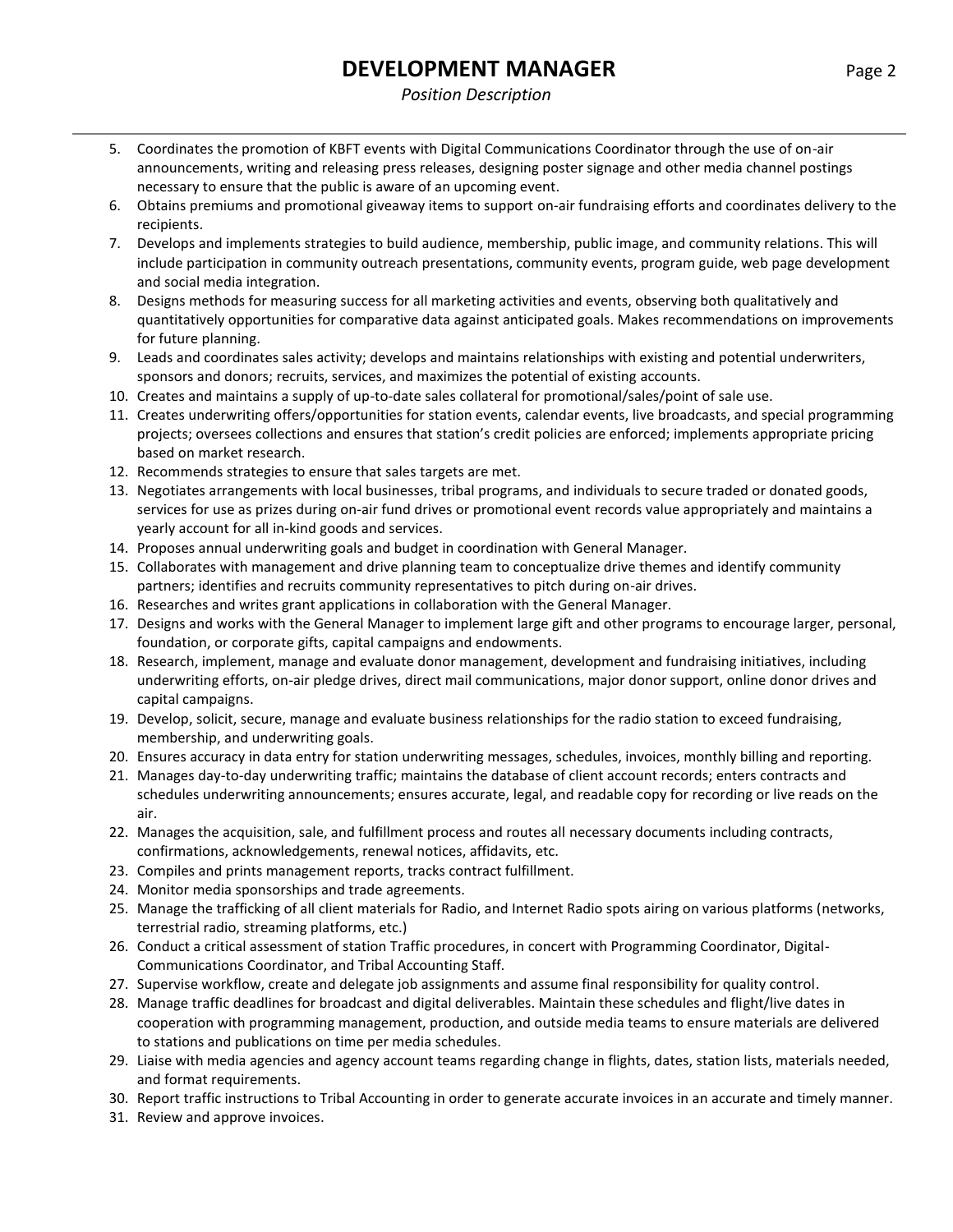### *Position Description*

- 32. Multi-task on various campaigns and projects, remaining organized throughout and prioritizing tasks as needed.
- 33. Maintain knowledge of industry trends as they relate to ad ops/trafficking.
- 34. Manage all underwriting and sponsorship continuity processes, as well as workflows between underwriting delivery services.
- 35. Maintains office files and databases, rate structures, and an inventory all availabilities.
- 36. Write and draft proposals, media buys/trades, underwriting and PSA copy.
- 18. Ensures compliance with all FCC Regulations and applicable laws.
- 19. Source and manage a data backup system for all station related activity.
- 20. Provides assistance on other projects as assigned by the General Manager.

### **MINIMUM MANDATORY QUALIFICATIONS**

| Experience:                                           | ٠         | Two years of experience in Marketing, Business Development or other relevant field                                                                                                                                                                                                              |
|-------------------------------------------------------|-----------|-------------------------------------------------------------------------------------------------------------------------------------------------------------------------------------------------------------------------------------------------------------------------------------------------|
| Education:                                            | $\bullet$ | Associate of Arts Degree                                                                                                                                                                                                                                                                        |
| License/Certification:                                | $\bullet$ | Must possess a valid driver's license, be insurable under the Band's RTC Automobile Policy,<br>and be eligible to drive under any other motor vehicle use policies applicable to the position.                                                                                                  |
| Mandatory Knowledge,                                  | $\bullet$ | Knowledge of financial analysis and budget preparation.                                                                                                                                                                                                                                         |
| Skills, Abilities and<br><b>Other Qualifications:</b> | $\bullet$ | Good writing skills and the ability to prepare news releases for the media, or information<br>leaflets, new forms, etc.                                                                                                                                                                         |
|                                                       | $\bullet$ | Social media skills.                                                                                                                                                                                                                                                                            |
|                                                       | ٠         | Ability to develop positive and creative relationships with other community and business<br>groups.                                                                                                                                                                                             |
|                                                       | $\bullet$ | Knowledge of special event planning, fundraising and income generation.                                                                                                                                                                                                                         |
|                                                       | ٠         | Working knowledge and skills of various computer programs related to fundraising and traffic.                                                                                                                                                                                                   |
|                                                       | $\bullet$ | Demonstrated knowledge of all standard Microsoft Office applications and office equipment.                                                                                                                                                                                                      |
|                                                       | $\bullet$ | Excellent oral and written communication skills and customer service skills.                                                                                                                                                                                                                    |
|                                                       | $\bullet$ | Excellent public relations and organizational skills.                                                                                                                                                                                                                                           |
|                                                       | $\bullet$ | Able to work independently and establish work priorities.                                                                                                                                                                                                                                       |
|                                                       | ٠         | Radio station production knowledge is helpful                                                                                                                                                                                                                                                   |
|                                                       | $\bullet$ | Basic operation of a workstation (turning on/off, knowledge of basic functions and<br>components) and general office equipment Use/storage/maintenance of multiple usernames<br>and passwords. Computer-related problem-solving skills through the use of available trainings<br>and help desk. |
|                                                       | $\bullet$ | Knowledge of Microsoft Office Suite (Word, Excel, etc.), internet software and appropriate<br>storage of electronic files.                                                                                                                                                                      |
|                                                       | ٠         | Ability to perform other duties as assigned.                                                                                                                                                                                                                                                    |
|                                                       | ٠         | A record of satisfactory performance in all prior and current employment as evidenced by<br>positive employment references from previous and current employers.                                                                                                                                 |

### **PREFERRED QUALIFICATIONS**

• On-air and production experience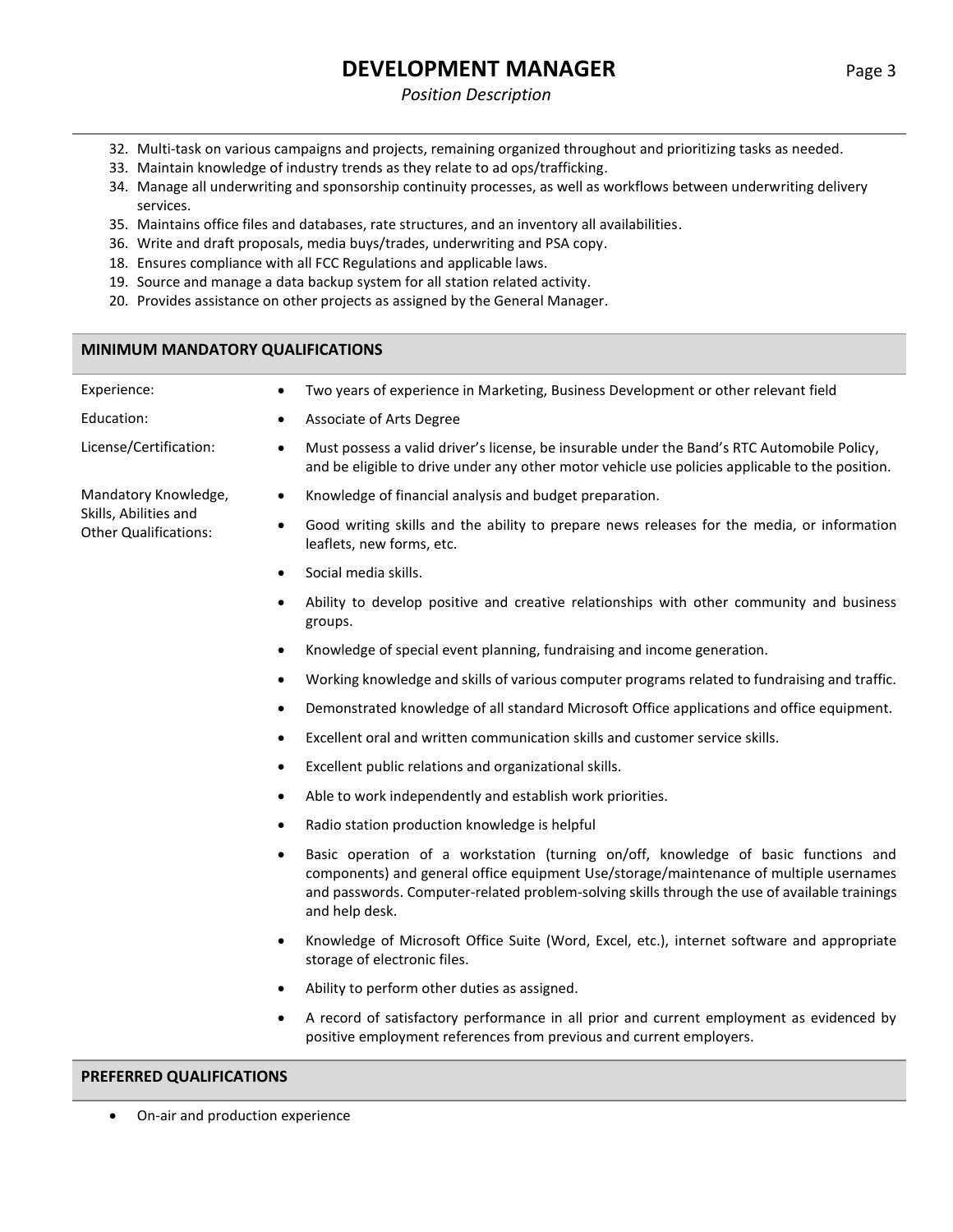• Bachelor's Degree

| <b>WORK ENVIRONMENT</b> |                                                                                                                                                                                                                                                                                                                                                                                                                                                                                                                                                                                                                                                                                                                                               |  |  |
|-------------------------|-----------------------------------------------------------------------------------------------------------------------------------------------------------------------------------------------------------------------------------------------------------------------------------------------------------------------------------------------------------------------------------------------------------------------------------------------------------------------------------------------------------------------------------------------------------------------------------------------------------------------------------------------------------------------------------------------------------------------------------------------|--|--|
| Work environment:       | The work environment characteristics described here are representative of those an employee<br>encounters while performing the primary functions of this job. Normal office conditions exist, and the<br>noise level in the work environment can vary from low to moderate. Limited overnight travel may be<br>required from time to time.                                                                                                                                                                                                                                                                                                                                                                                                    |  |  |
| Physical demands:       | The physical demands described here are representative of those that must be met by an employee to<br>successfully perform the primary functions of this job. While performing the duties of this job, the<br>employee may be required to frequently stand, walk, sit, bend, twist, talk, hear and perform repetitive<br>motions. There may be prolonged periods of sitting, keyboarding, reading, as well as driving or riding in<br>transport vehicles. The employee must occasionally lift and/or move up to 50 pounds. Specific vision<br>abilities required by this job include reading, distance, computer, and color vision. Talking and hearing<br>are essential to communicate with the community, visitors, employees, and vendors. |  |  |
| Mental demands:         | There are a number of deadlines associated with this position. The employee must be able to handle<br>frequent interruptions and must also multi-task and interact with a wider variety of people on various<br>and, at times, complicated issues.                                                                                                                                                                                                                                                                                                                                                                                                                                                                                            |  |  |

#### **TRIBAL AND INDIAN PREFERENCE**

The Bois Forte Band of Chippewa has implemented a Tribal and Indian Preference in Employment Policy. Pursuant to this Policy, applicants who possess the knowledge, skills, and abilities required by this position, and who are enrolled members of the Bois Forte Band of Chippewa Tribe will be given primary preference in hiring and employment for this position. Members of other federally-recognized Indian tribes will be given secondary preference for hiring and employment after providing proof of tribal membership. Tribal and Indian preference is integrated into the interview and scoring process for candidates for job positions. .

| <b>OTHER</b>                 |                                                                                                                                                                                                                                                                                                                                                                                                                                                                                                                                                                                                                                                                                                                                                                                                                                                                                                                               |
|------------------------------|-------------------------------------------------------------------------------------------------------------------------------------------------------------------------------------------------------------------------------------------------------------------------------------------------------------------------------------------------------------------------------------------------------------------------------------------------------------------------------------------------------------------------------------------------------------------------------------------------------------------------------------------------------------------------------------------------------------------------------------------------------------------------------------------------------------------------------------------------------------------------------------------------------------------------------|
| Confidentiality:             | All employees must uphold all principles of confidentiality to the fullest extent. This position may<br>have access to sensitive information and a breach of these principles will be grounds for immediate<br>termination.                                                                                                                                                                                                                                                                                                                                                                                                                                                                                                                                                                                                                                                                                                   |
| Background<br>Investigation: | This position may be subject to a criminal history background check, a suitability background check<br>and/or a Fair Credit Reporting Act (FCRA) check. In addition, some positions are subject to a 101-630<br>background check in an effort to ensure compliance with Public Law 101-630 "Indian Child Protection<br>and Family Violence Prevention Act." Candidates must be able to successfully pass all required<br>background checks to qualify for this position.                                                                                                                                                                                                                                                                                                                                                                                                                                                      |
| Drug Screening:              | All applicants must successfully pass a pre-employment drug screening prior to beginning<br>employment and will be subject to random drug testing.                                                                                                                                                                                                                                                                                                                                                                                                                                                                                                                                                                                                                                                                                                                                                                            |
| Vaccine Requirement:         | The Bois Forte RTC adopted the COVID-19 Vaccination Requirement (Resolution No. 61-2022) which<br>provides that COVID-19 vaccination is required for all employees of the Bois Forte Tribal Government<br>and Band-owned businesses. That Requirement also applies to newly hired employees who must by<br>their first date of employment either (1) present proof of receiving all COVID-19 vaccinations for<br>which they are eligible under CDC guidance or (2) be approved for a medical or religious exemption<br>from the Vaccine Requirement. If the employee only presents proof of the first dose of a two-dose<br>COVID-19 vaccine by the first date of employment, the employee must further present proof of a<br>second dose within 30 days of the date of the employee's first dose and proof of a booster<br>vaccination within one month of eligibility. If the employee only presents proof of a single-dose |